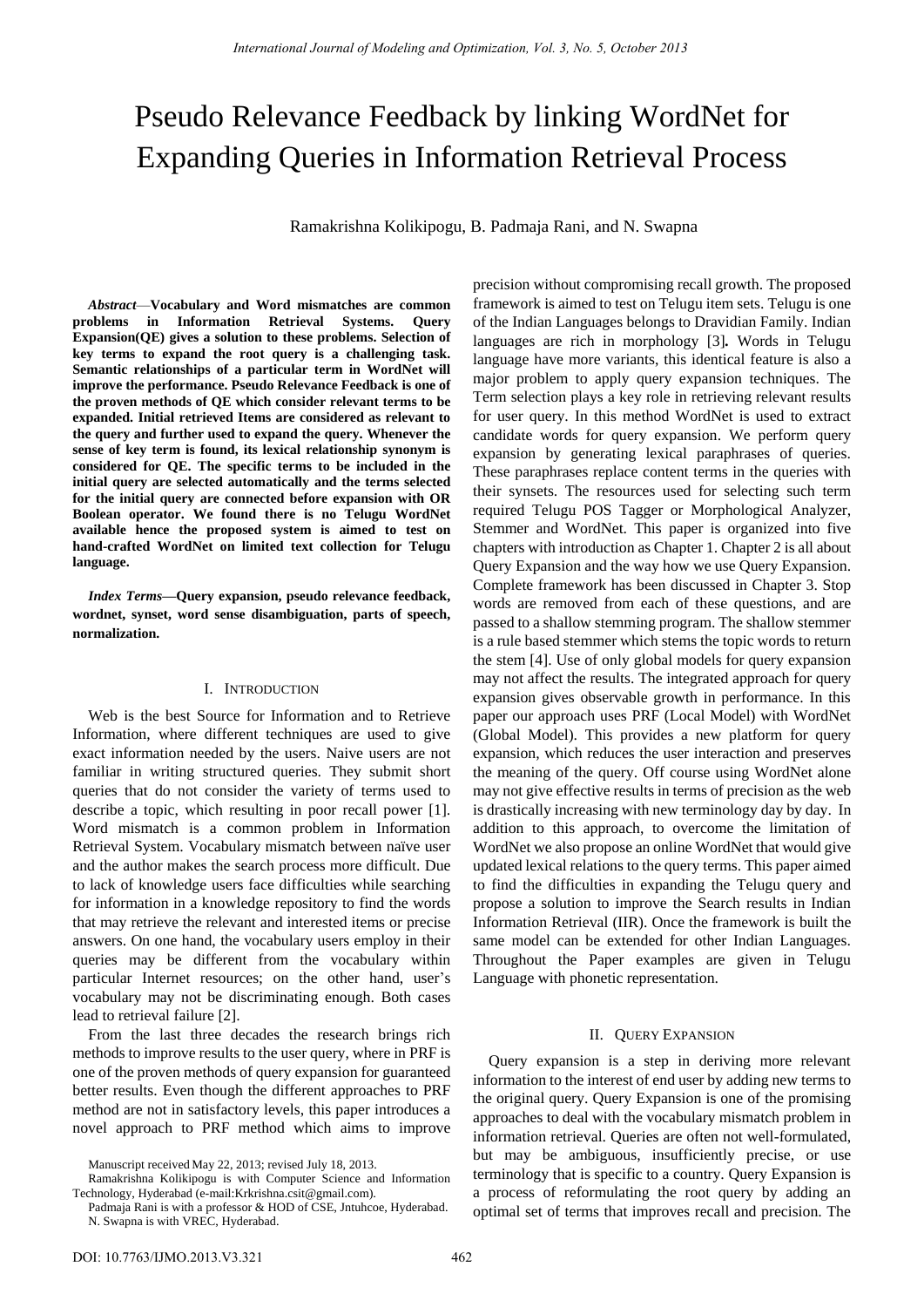motivation for query expansion is to reduce the mismatch between query and documents by expanding the query terms using words or phrases which are synonymous to query terms or share other statistical relationships with the terms contained in the set of relevant documents [5].Major research on query expansion is proven in improving search results by short queries. Short queries generally consist of two or three terms to expand. Sometimes two to three terms are not discriminating enough to understand the expectations of end user and fail to express topic of search. Various methods are being used to expand the query. In our study, Relevance Feedback and Pseudo Relevance Feedback methods (i.e. Local Analysis) were used frequently in reformulating the initial query with the help of Global techniques. Global techniques are used to expand or reformulate the terms in independent of the initial query and resultant items in first iteration. Inducing of Global Resources like Dictionaries, Thesaurus, WordNet, Ontology and other semantic resources may cause the new query to match other semantically similar terms and used to expand the query. The problem of word mismatch is fundamental obstacle in information retrieval process.

#### *A. Global Analysis*

The global Analysis techniques examine word occurrences and relationships in the corpus as a whole, and use this information to expand any particular query [6]. In Global methods individual query terms will be taken to expand. Based on regular usage, new Global techniques are being added to the list. In general the global techniques use various resources to expand the initial query of user, which include ―Word Dictionaries, Thesaurus, WordNet and Ontologies etc.". Method of Use of Global resources, which are created dynamically, is a prominent technique to improve precision of the search. The study on Global Techniques shown that there is an improvement in precision by matching more concepts through repeated query expansion, but sometimes the retrieved item does not contain any query terms given by the user. This may be the one of the reason, that the use of global techniques may decline the progress in recall. Use of External resources will cause to search in out of context called query drift. To overcome this problem controlled vocabulary is required while expanding query terms by global analysis.

## *A. Thesaurus*

A Thesaurus is a collection of related words based on synonyms and homonyms. There are different ways to develop a thesaurus. Automatic Thesaurus generation is one of such methods. The Thesaurus is developed automatically using co-occurring terms or grammatically related terms. The terms which co-occur frequently in a corpus are more likely to be related. The other approach is to analyze the corpus for grammatical dependencies. Handcrafted thesaurus describes the synonymous relationship between words [7]. It is expected that using of words from Thesaurus will improve precision, but it may causes some problems in expansion of Queries. E.g1: వింత(viMta)/Novelty, Curiosity, wonder; oddity, oddness; an odd thing, a rarity, a thing that causes wonder, a marvel, have many forms such as ఆశ్చర్యము(AScaryamu)/surprise,wonder,

| అద్భుతము(adButamu) / miracle E.g2: బండి (baMDi)/trans /         |  |  |  |
|-----------------------------------------------------------------|--|--|--|
| $``a$ క $(oka)$ చోటనుండి $(cOTanuMDi)$<br>$cart$ / wagon.       |  |  |  |
| చోటికి $(c$ O $Tiki)$ తీసుకు $(tIsuku)$<br>మరొక $(maroka)$      |  |  |  |
| వెళ్ళే $(veLLE)$<br>సాదనము(sAdanamu)"/Mode<br>- of              |  |  |  |
| Transportation. It is a transport or an instrument or a vehicle |  |  |  |
| to take anything from one place to another place.               |  |  |  |
| వాహనము(vAhanamu)/vehicle etc. It's observed that the            |  |  |  |
| thesaurus-based QE techniques have not been as successful       |  |  |  |

#### *B. WordNet*

[8].

WordNet is manually developed lexical resource, which is also called as lexical semantic database that provides tremendous support for information retrieval. The English WordNet is developed by Princeton University to model the lexical knowledge of a native speaker of English [9]. It's a base for all WordNets of different languages in the world. WordNet is organized around the notion of sets of synonyms (synsets) with the words with the same meaning. These synsets have different relations between them. The relation of hypernymy/hyponymy (is-a relation) is the principal relation and creates a hierarchic structure. There are also relations of meronymy / holonymy (part-of relation). WordNet is divided into different classifications by the type of word: nouns, verbs, adjectives and adverbs (i.e. Parts Of Speech (POS), some POSes are not useful in building index such as stop list: articles, prepositions and conjunctions ect. ). Query Expansion terms are selected from the correct Synset for each key term of root query. The basic Problem is that the number of synonyms for each word is excessive, this causes for poor performance. In order to overcome this problem we use word sense frequency measure of Synset.Synset is formed by grouping the synonyms with same meaning for a word. Each Synset represents one sense. Associated with each synset of a term t, there is a definition and frequency measure that indicates the extent the term t is utilized in this sense. For example, the frequency values of "బిడ్డ (biDDa)/baby" in Synset { $a^3 \xi^5 \xi$  (biDDa) / baby,  $\sin^3(\beta)$  / baby girl } and  $\{ x^3 \leq \leq x \}$  (biDDa) / baby, బాబు (bAbu) / baby boy } word representations may vary based on the sense. Then, the noun "బిడ్డ (biDDa) / baby" is more likely to be used in the sense of "పాప (pApa) papa/baby girl" or " బాబు (bAbu) / baby boy" than the sense of " కొడుకు (koDuku) / son" or "కూతురు  $(kUturu)$  / daughter". The Synsets in WordNet are linked to each other through different relations including hyponyms, part of and member of etc. Whenever the sense of a given term is determined to be the Synset S, its synonyms, words or phrases from its definition, its hyponyms and compound words of the given term are considered for possible addition to the query.

## *B. Local Analysis*

Local analysis considers the top ranked list of items return for the initial query as a reference to expand the query. Selection of expansion terms depends on the different techniques. Use of these techniques may vary from user to user. It depends on the domain knowledge and vocabulary usage levels of the user who write the initial query. Sometimes user may be good in discriminating the terms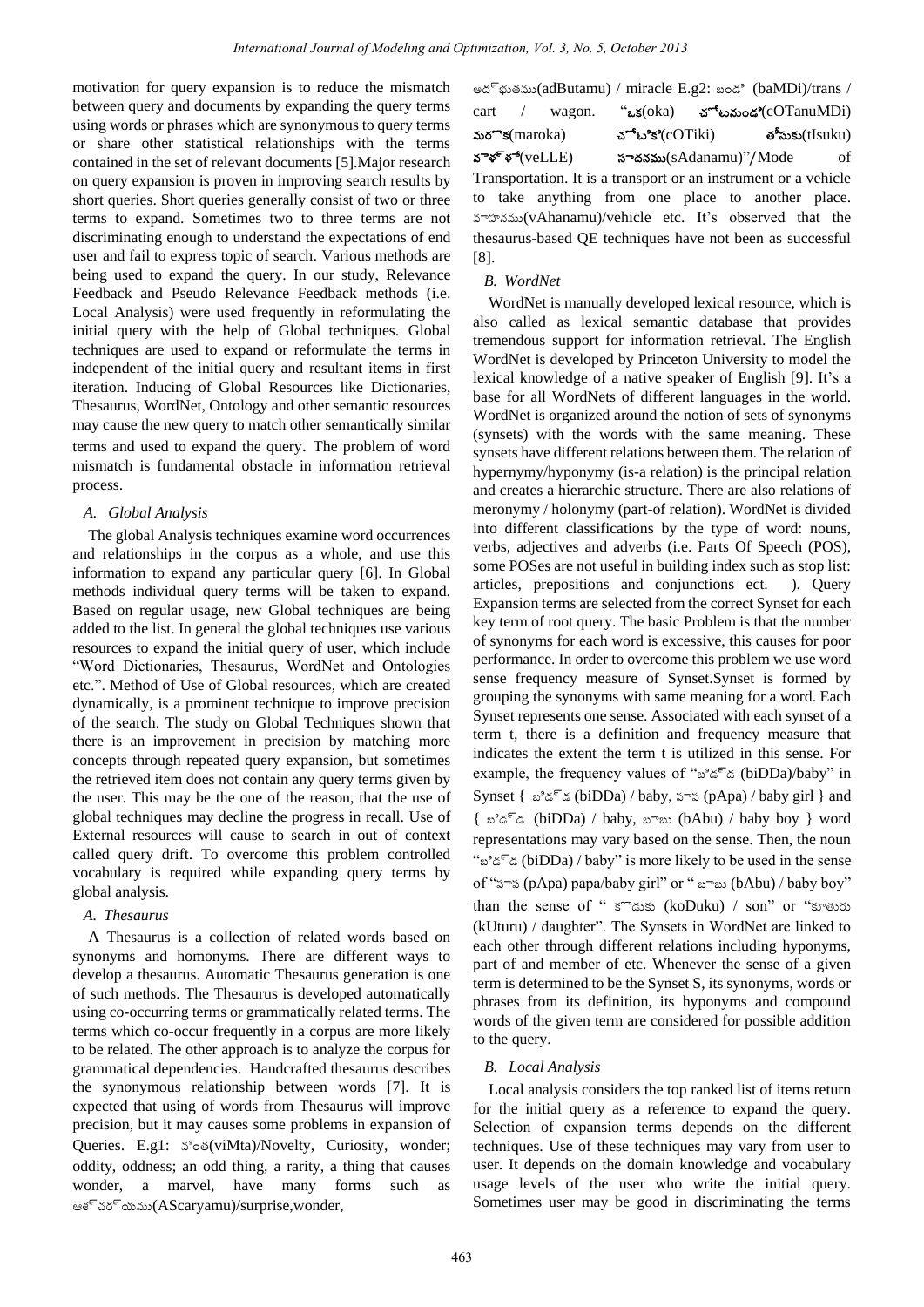related or what exactly he means to ask the search engine to retrieve. It is difficult to write such a query that includes the expert system vocabulary, then taking initial results as a reference to expand the query may stands good. The Local analysis Techniques analyzes only the information in some initial documents, which are retrieved for the original query [10]. There are two approaches in analyzing the top ranked items. Two well known methods 1) Relevance Feedback and 2) Pseudo Relevance Feedback are more in practice.

# *A. Relevance feedback*

The thought of relevance feedback is to involve the user in the retrieval process so as to improve the final result set. The user issues an initial query. The system returns an initial set of relevant documents. In particular, the user gives feedback in the relevance of documents in an initial set of results**.** The system computes a better representation of the information need based on the user feedback [11]. It may cause the user to endure the process. An alternate for this is Pseudo Relevance Feedback model.

information retrieval (IR) tasks [12]. In most existing works, the top-ranked documents from an initial search are assumed to be relevant and used for PRF. One problem with this approach is that one or more of the top retrieved documents may be non-relevant, which can introduce noise into the feedback process. For all query expansion methods, pseudo relevance feedback (PRF) is attractive because it requires no user input [13].

#### IV. ITEM NORMALIZATION

There is twofold pre-processing in developing a search engine. One is pre-preprocessing input items to create searchable data structure and another one is to collect bag of words to search from user query. Expansion of the terms takes place while collecting bag of words from the initial search query.



Fig. 1. Query reformulation processes using WordNet.

#### *A. Pseudo Relevance Feedback*

Pseudo Relevance Feedback method automates the manual part of relevance feedback, so that the user gets improved retrieval performance without an extended interaction. PRF via query-expansion has been proven to be effective in many



Fig. 2. Creation of searchable data structure using item normalization.

Item Normalization is a process of creating searchable data structure by the following steps:

- Standardizing the input takes the different external format of input data and performs the translation to the formats acceptable to the system.
- Translate text in different languages into any one of the standards (i.e. Unicode, ISCII, Wx, Romanization etc.).
- Divide the item into logical sub-sections that have meaning to the end user to optimize the search results in display area. It is to increase the precision of the search results.
- Find the processing tokens.
- Apply any Stop algorithm against input items to save the system resources.
- Characterize the terms of the item to disambiguate the sense. It depends on the model used by the developers.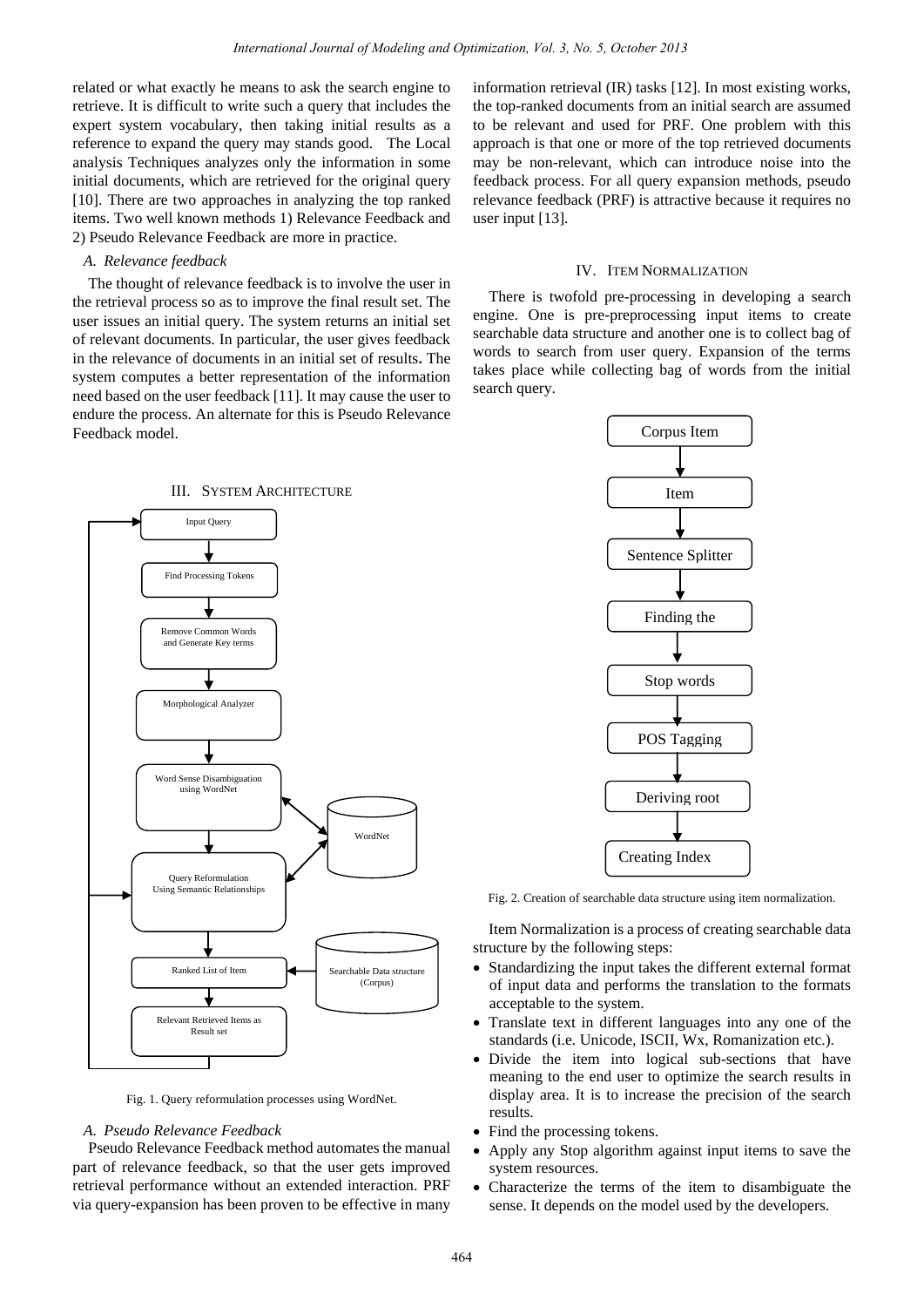- Select searchable terms by windowing with N-graming technique (or) Find the root words by Stemming algorithms. In the proposed model we use Morphological analyzer to derive the root words with Word Sense Disambiguation.
- Creating Searchable Data Structure with Concept relations using WordNet.

#### V. QUERY EXPANSION USING WORDNET

 In Fig. 1. The Query expansion can be employed to overcome word mismatch problem of the query by adding new terms, which are related to the original query in a particular context. Term co-occurrence can be used as a means to identify the related terms. Usually the normalization process is common for both query and document.

**Step 1:** When a user query is received by IR System, Text pre-processing is usually the first step to extract bag of words to match against indexing terms of the source. In this step, query normalization is done with sentence splitting, tokenization, stop word removal, characterization by using Parts of Speech (POS) Tagging *et al*.

- **Sentence Splitter:** Source items are first normalized to create index. Document is taken as input and divided in to sentences using sentence splitter based on period (dot) operator as sentence separator. If it is query, entire query is taken as single sentence and starts with Tokenization.
- **Tokenization**: The given query is divided in to tokens and they are converted to the representation that is useful Information Retrieval. This process is called as lexical analysis. E.g.: "మన (mana)/our తెలుగు (telugu)/ Telugu సాహిత్యమునకు / to the Literature వేల (vEla)/thousands of సంవత్సరముల (saMvatsaramula) / years of ఘన (Gana) /great చరత్ర ( caritra) /history ఉన్నద (unnadi)" (Telugu literature has thousands of years history). In this sentence every word separated with a space is taken as a processing token.
- **Stop word Removal***:* Mostly Prepositions, conjunctions and articles may or may not have much meaning. These words are often removed during the preprocessing of the document collection. A beneficial side effect of stop word removal is that the index size may be reduced by up to 40% [14]. E.g.: మన/our, ("has", "of" are English stop words in the above sentence).
- **Characterization:** A word may appear in several syntactical variations, such as plural, gender form and past tense with different suffixes. It causes a problem in matching key terms with its inflectional variations. Normalizing the terms by stemming or lemmatization is a solution to this problem. We use Telugu morphological analyzer for this process. E.g.: సాహిత్యమునకు (sAhityamunaku) / "to the literature", సాహిత్యముతొ (sAhityamuto) / "with the literature", సాహిత్యముచే  $(s\text{AhitvamucE})$  / "due to literature" (Here we provided English translation to understand the meaning of the Telugu words. Telugu is morphologically rich language, which represents long sentences of English with simple words). సాహిత్యము is the root word of all above variations. And given a tagging to disambiguate the terms by Parts of Speech (POS) Tagger, where words can be found in several different syntactic variations (i.e.

noun, pronoun, verb, adjective etc.) and their meaning may be different depending on the context they appear in. One way of dealing with this is to use a Part-Of-Speech tagger [15]. E.g.: " మన తెలుగు సాహిత్యమునకు వేల సంవత్సరముల పున చరిత్ర ఉన్నది ''

| TABLE I: POS TAGGING FOR THE ABOVE SENTENCE |
|---------------------------------------------|
|                                             |

| POS       | Word (Telugu/English)               |
|-----------|-------------------------------------|
| Noun      | తెలుగు/Telugu, సాహిత్యము/literature |
| Pronoun   | మన/our                              |
| Verb      | ఉన్నది/have                         |
| Adjective | ఘన/great                            |

**Step 2:** When a key words has different meanings in different senses. We use Word sense Disambiguation (WSD) with help of WordNet to reducing complexity of Information Retrieval process. Synset is built over the WordNet. A Synset is a set of words with the same part of speech that interchangeably in certain contexts. The lexical relations built on Synset for POS are Synonymy, hypernymy/ hyponymy (is-a relation meronymy /holonymy (part-of relation). Whenever the sense of a given term is determined to be the Synset **S<sup>i</sup>** , its semantic relations are considered for possible addition to the query. In this approach, all the senses of a word to be disambiguated are retrieved from the WordNet. Each of these senses is then compared to the WordNet definitions of all the remaining words in context. The sense with highest overlap with these context words is chosen as the correct sense. E.g.: If **Noun** is considered as POS then Semantic relations of a word w is represented as {holonymy  $(S_i)$  U hypernym  $(S_i)$  U meronym  $(S_i)$  U **hyponym**  $(S_i)$ . Similarly for other POS we apply Word sense Disambiguation. This process reduces the complexity of selecting relevant expansion terms.

**Step 3**: The final query is a Boolean combination of the original user query and the expansion terms, using the AND and OR operators**.** The terms selected for the initial queries could be connected before expansion with LOGICAL operators **AND** or **OR**. For example, for the original query **(***t***<sup>1</sup> AND**  $t_2$  if we have only a term t1' related with t1 the expanded query will be  $(t_1 \textbf{ OR } t_1)$  AND  $t_2$  or  $(t_1 \textbf{ AND } t_1)$ **AND**  $t_2$ **.** Where  $(t_1, t_2)$  are two terms and  $(t_1, t_2)$  are inverse terms. This would be repeated even for every iteration of Query Expansion.

**Step 4:** Query Expansion is a process of reformulating the root query by selecting key terms in order to improve the precision and recall. Pseudo relevance Feedback is one of the proven methods of Query Expansion. Pseudo Relevance Feedback method automates the manual part of relevance feedback, so that the user gets improved retrieval performance without an extended interaction. The term weighting is updated using Rocchio Algorithm*.* Pseudo relevance feedback attempts to automate the manual part of relevance feedback. It retrieves an initial set of relevant documents. And a*ssume* that top *m* ranked documents are relevant. It is found to improve performance in TREC ad-hoc task. We propose to implement for Telugu text Documents collection.  $Q_{init} \rightarrow$  Initial Query weighted term vector,  $Q_{\text{new}}\rightarrow$ Expanded Query weighted term vector. *R, R*' are sets of relevant and non relevant documents and *r* , *r'* are term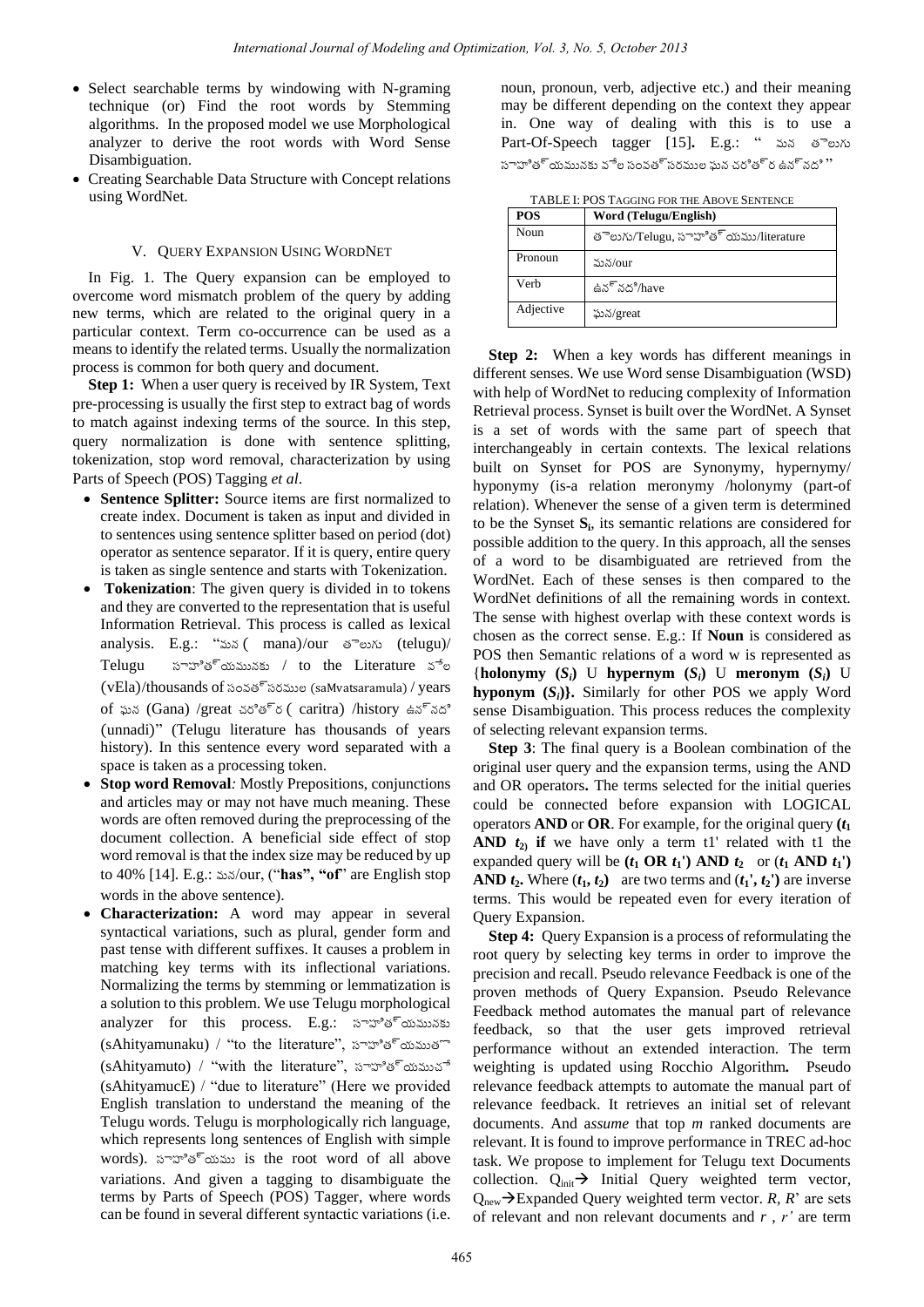weighting vectors extracted from *R* and *R*', respectively. The weights in each vector are computed by a weighting scheme applied to the whole collection.

$$
Q_{new} = \alpha \frac{\beta}{|R|} Q_{init} + \frac{\gamma}{|R|} \sum_{r \in R} \gamma - \sum_{r' \in R'} \gamma'
$$
 (1)

In case of term ranking and automatic query expansion rely on a set of top scored retrieved documents, (i.e. supervisory learning) then above formula (1) is represented as:

$$
Q_{new} = \alpha \frac{\beta}{|R|} Q_{init} + \frac{\gamma}{|R|} \sum_{r \in R} \gamma
$$
 (2)

where  $R$  is the set of top retrieved documents which are assumed to be relevant.  $\alpha$ ,  $\beta$ , and are expansion quotients.  $\alpha$ =1, β=1 and  $\gamma$  = are fixed for this work. The weights obtained with Eq. (2) are typically used to both rank and reweight the query terms [16]. With due considerations of all the above steps this Automatic Query Expansion improve the performance of Information Retrieval.

## VI. ALGORITHMIC APPROACH

**Input** : Initial Query  $Q_i$  by User. **Output :** More Relevant Information Retrieval.

#### **Procedure:**

Step1: User enters Initial Query. From this query keywords are taken into a sets ‗*Q***init'** using tokenization, stop word removal and normalization process.  $Q_{\text{init}}$  { $q_{w1}, q_{w2}, q_{w3}, \ldots, q_{wn}$ }, where '*n*' is no. of keywords in a query *q*. ‗*w***'** indicates query word.

**Step** 2: Search the key words in WordNet and based on sense and semantic relation the selection of expansion word is done.

**Step 3:** Perform Similarity measure and closeness of concepts. Consider N high relative words as pre-expansion words. Use them in query  $q'$  as expansion words. The resultant query is marked as  $Q_{\text{new}}, Q_{\text{new}} = \{t_{i1}, t_{i2}, \ldots, t_{iN}\}$ , where i=1,2,3…N. Goto Next Step.

**Step 4:** Reformulate expanded query as  $Q_{new} = Q_{new} + Q_{init}$ , where  $Q_{new}$  is taken as new query and submit to search engine. The retrieved result is more relevant to the user requirement.

**Step 5**: Repeat Step 2, Step 3 and Step 4 to improve the Precision and Recall.

#### VII. RESULTS ANALYSIS

A set of 15000 Telugu News text articles were used to test this work. Performance of Initial Information Retrieval System for 150 queries was calculated using precision and recall measures. Fig. 3 shows the difference in performance of Information Retrieval System with and without Query Expansion Model. In general recall will get increase with and precision will drop with query expansion. From the proposed model, we combined both Pseudo Relevance Feedback and

WordNet terms for expanding the query. It is interesting that the recall has not affected by this method, where as precision is greatly increased when compared to initial search on 15000 Telugu document collection in an average from 150 topics or queries. Around there is 12.59% growth in Precision. Vector Space Model with TF-IDF based weighing methods are used to represent documents and queries. Cosine similarity is used to find the relevance of the item to the given query and Ranked accordingly.



Fig. 3. Precision and recall trade-off with and without query expansion

#### VIII. CONCLUSION AND FUTURE SCOPE

Query Expansion is an already proven method of Information Retrieval for Internet and other information Resource browsing. From the long back the internet and other information resources are available in English and other European languages. Due to education and usage of digitized information in different domains there is a necessity to adopt the IR techniques to other languages, But the complexity of languages like Indian languages required more care to preprocess the information resources. This is the one of the reason that the effect of the retrieval approaches are not implemented and tested in most of the other languages. India is one of the statistically rich countries in internet usage in Asia. There is a lot of scope for the researchers to adapt new retrieval methods that improves precision and recall. Information Retrieval in Indian languages is in a nascent stage. Telugu is one of the Indian languages and  $2<sup>nd</sup>$  biggest spoken language in India. We investigate the effect of Pseudo Relevance Feedback model for Telugu language. We observe the results for the above framework is positively scaled when we tested manually. As part of our research work in Indian Information Retrieval, we proposed to atomize the process and plot the results. There is no Telugu WordNet like Princeton WordNet for English, which initiated us to work in this direction by taking Hindi WordNet developed by IIT Bombay as reference. The online support for the WordNet is also proposed to enhance the performance of Information Retrieval System.

#### **REFERENCES**

- [1] X. Y. Wang, *User Ontology and Word Sense Disambiguation for Query Expansion*, presented at ICCASM , 22-24 Oct. 2010.
- [2] I. Zukerman, *Bhavani Raskutti Query Expansion and Query Reduction in Document Retrieval*, presented at ICTAI03ZRW, Australia, 18-Mach, 2010.
- [3] D. Patel and D. P. Madalli, "Information Retrieval in Indian Languages: A Case Study of Plural Resolution in Telugu Language," Presented in ICSD-2007, pp. 397-404, 2007.
- [4] J. Jagarlamudi and P. Pingali, "A Dictionary Based Approach with Query Expansion to Cross Language Query Based Multi-Document